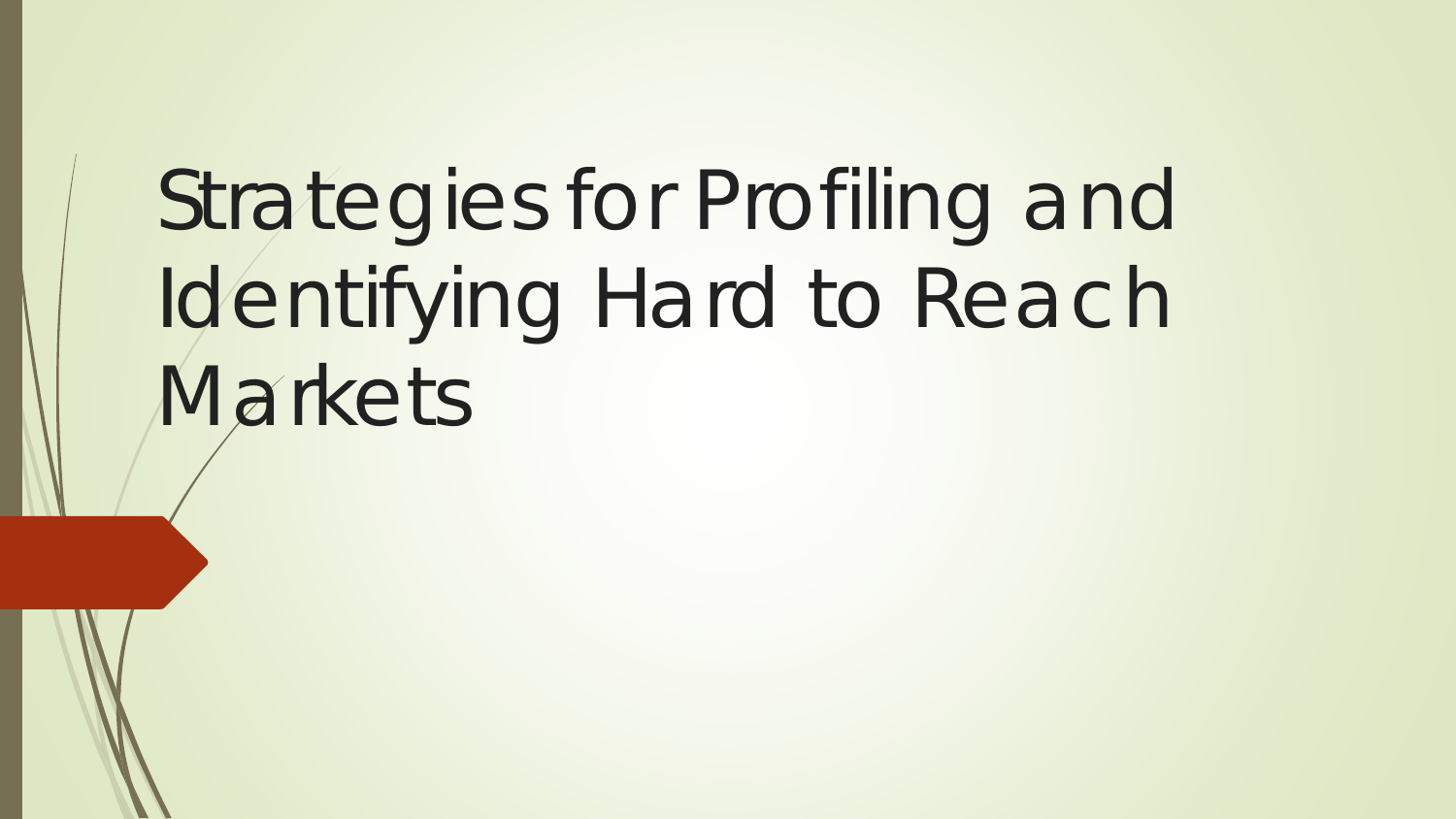#### Overview

- How we utilize existing data to answer hard questions
- Outline of one question we recently had and the analytics we used to better understand how to create energy efficiency programs for residential customers who have a hard time paying their bills
- Analytical steps, process maps, and where to obtain free data
- **Using data to understand program barriers**
- Suggestions on regional & local energy planning to help eliminate barriers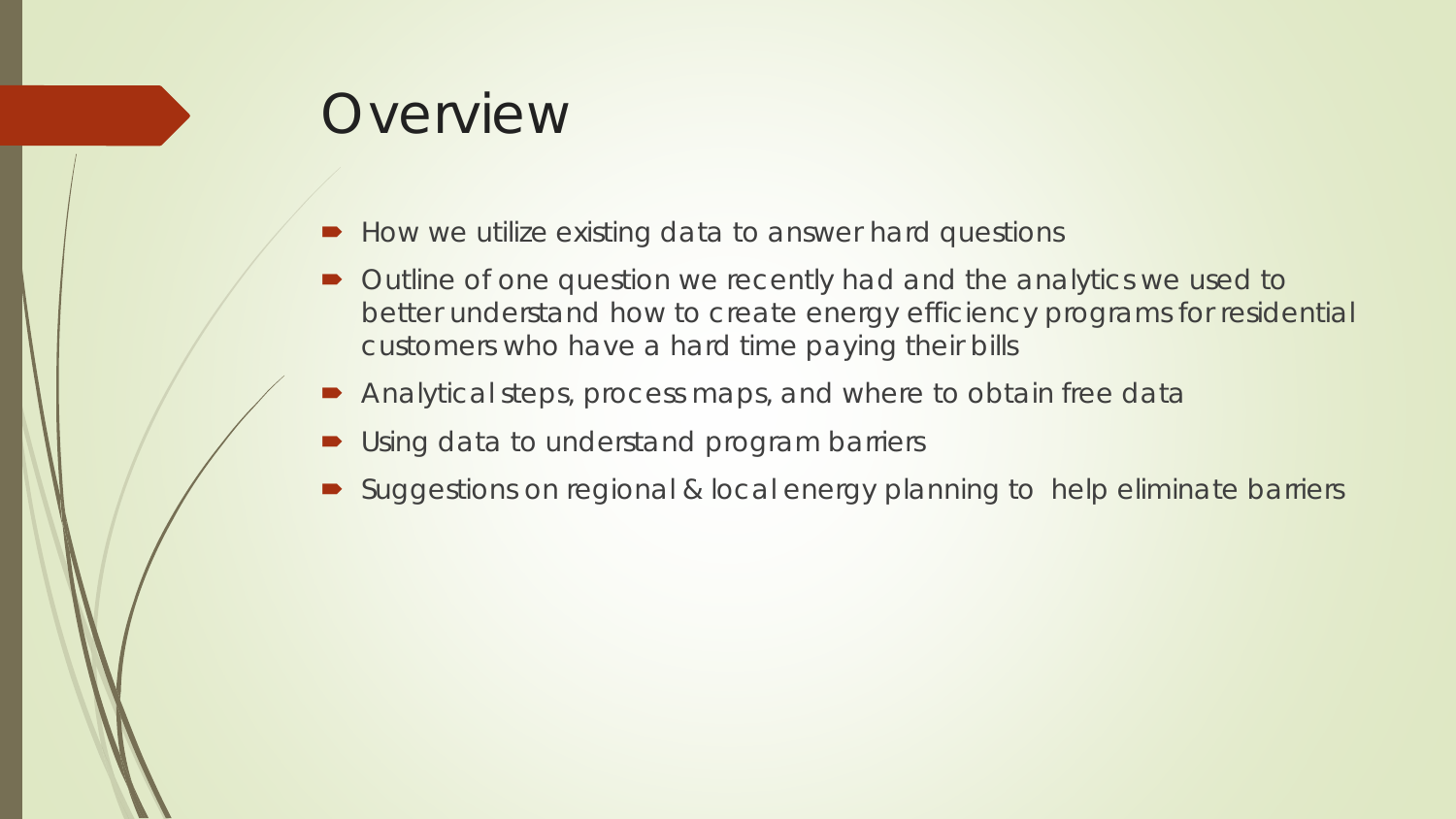### Question We Set Out to Answer:

- What can we do to better provide services to our lowest-income customers, specifically the customers who are most impacted by rate increases and have the hardest time paying their utility bill?
- When Looking at Idaho Falls Power:
	- Load growth is very, very small
	- The majority of our EE participants are commercial lighting projects
	- How do we redirect some of our EE money to make the greatest difference for people who feel the pinch from utility bills?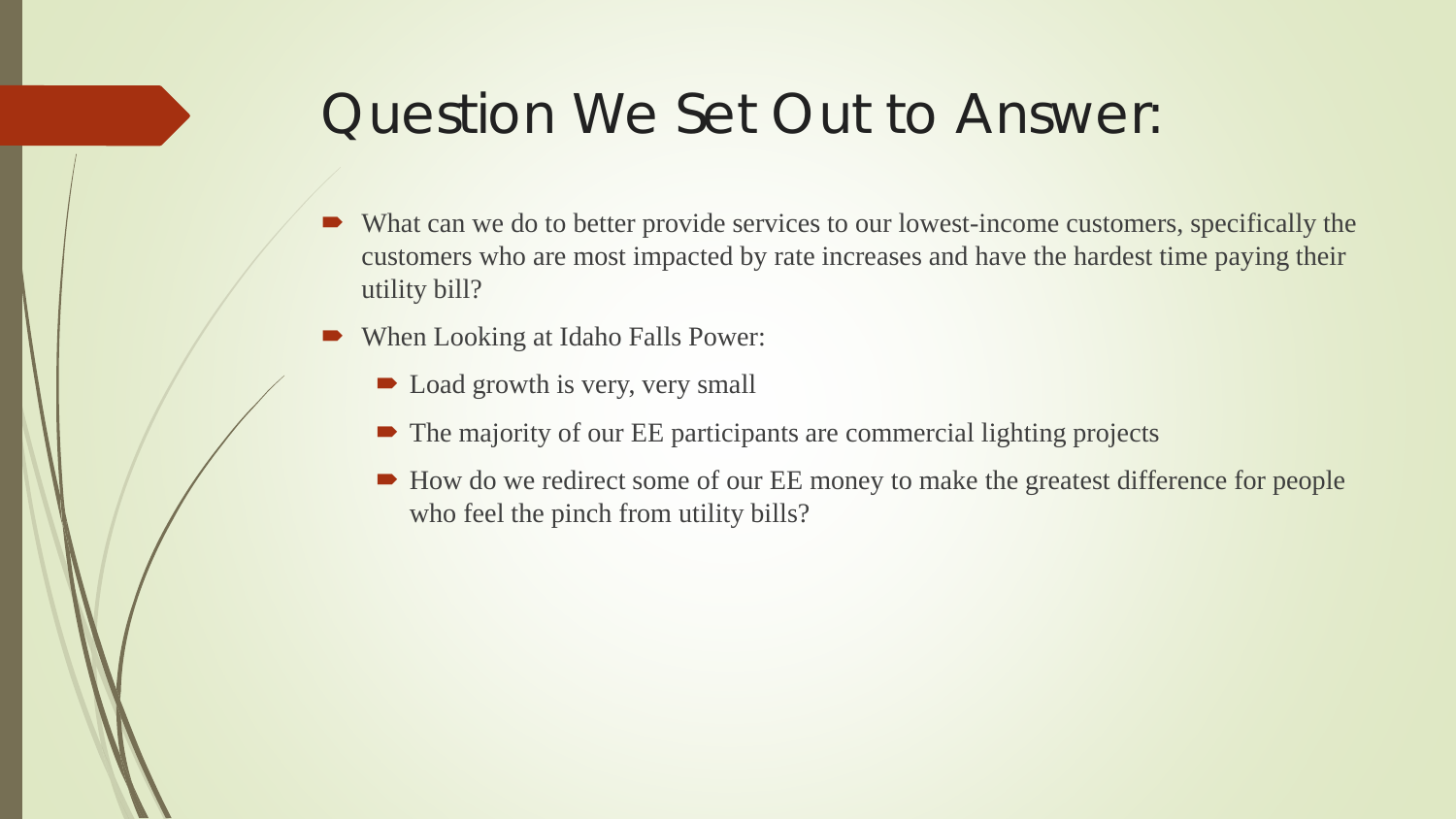# Process Mapping Questions

- Helps outline all aspects of a question
- Assists in understanding the right questions to ask to determine outcomes
- Provides an avenue to pause, consider needed data elements for each stage of the analysis
- Allows time to assess what we really need, what we are after, and how to merge data
- Allows me to focus on individual aspects of a question and look at small pieces rather than the whole question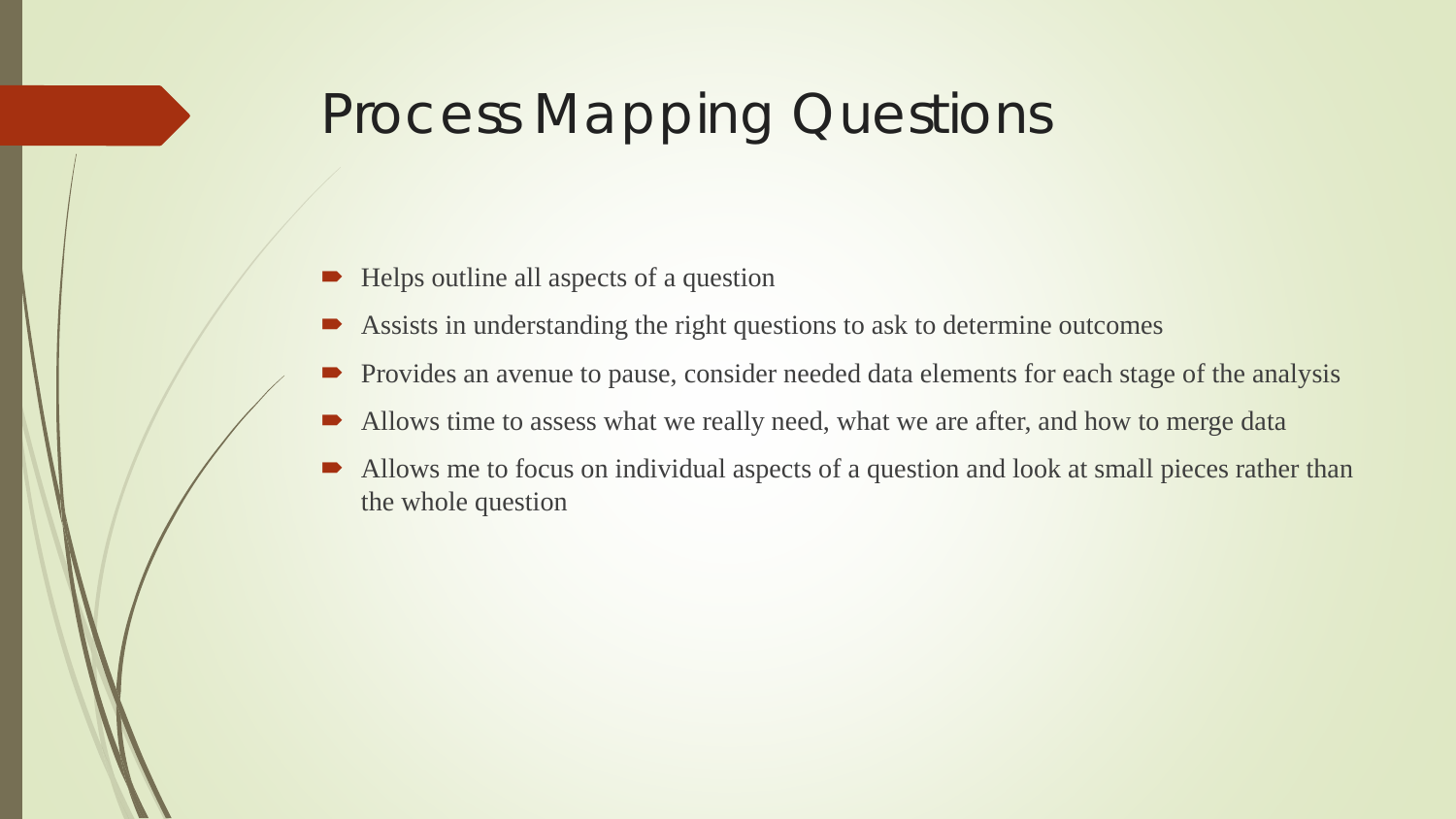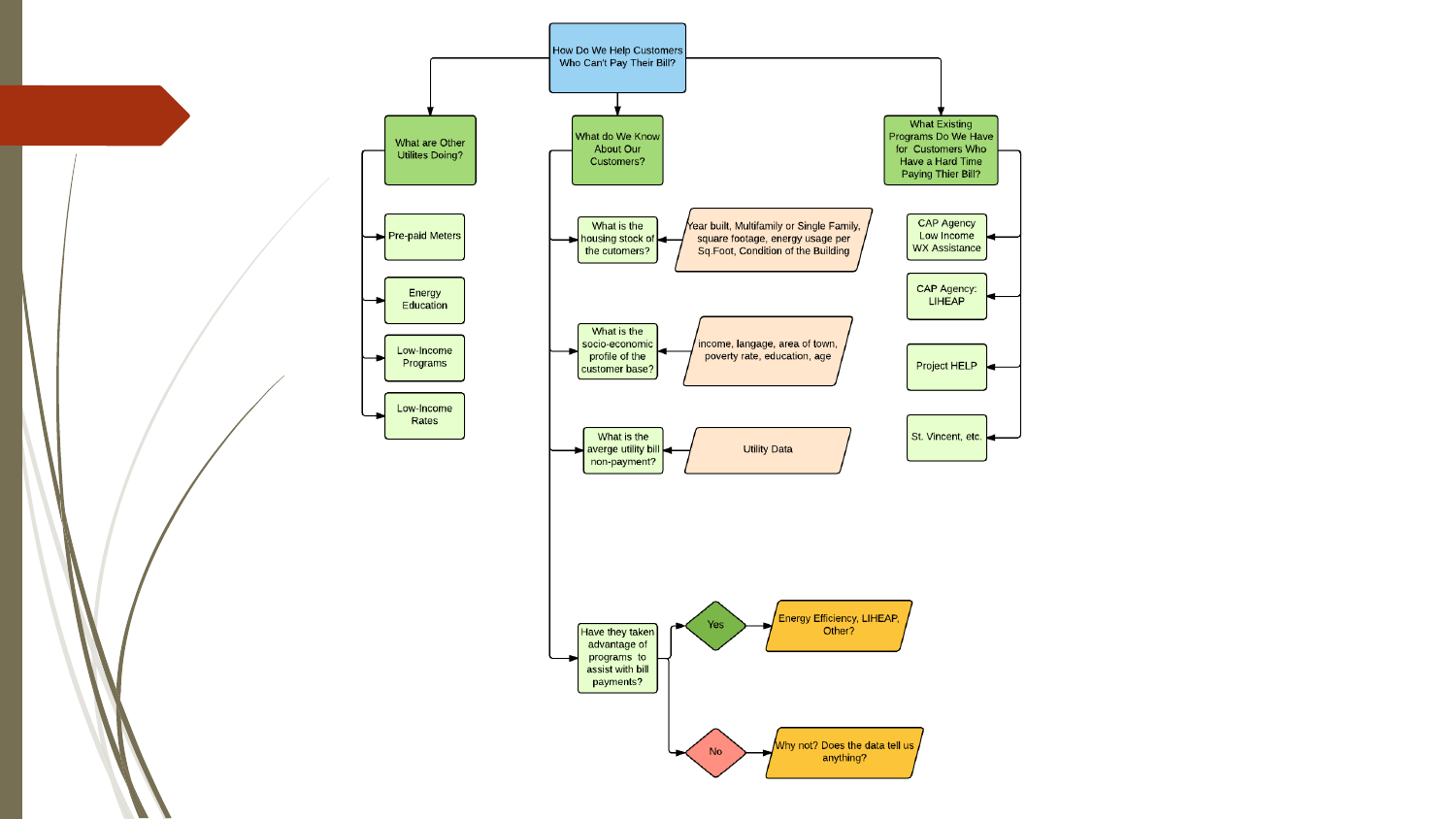

What do we know about our customers?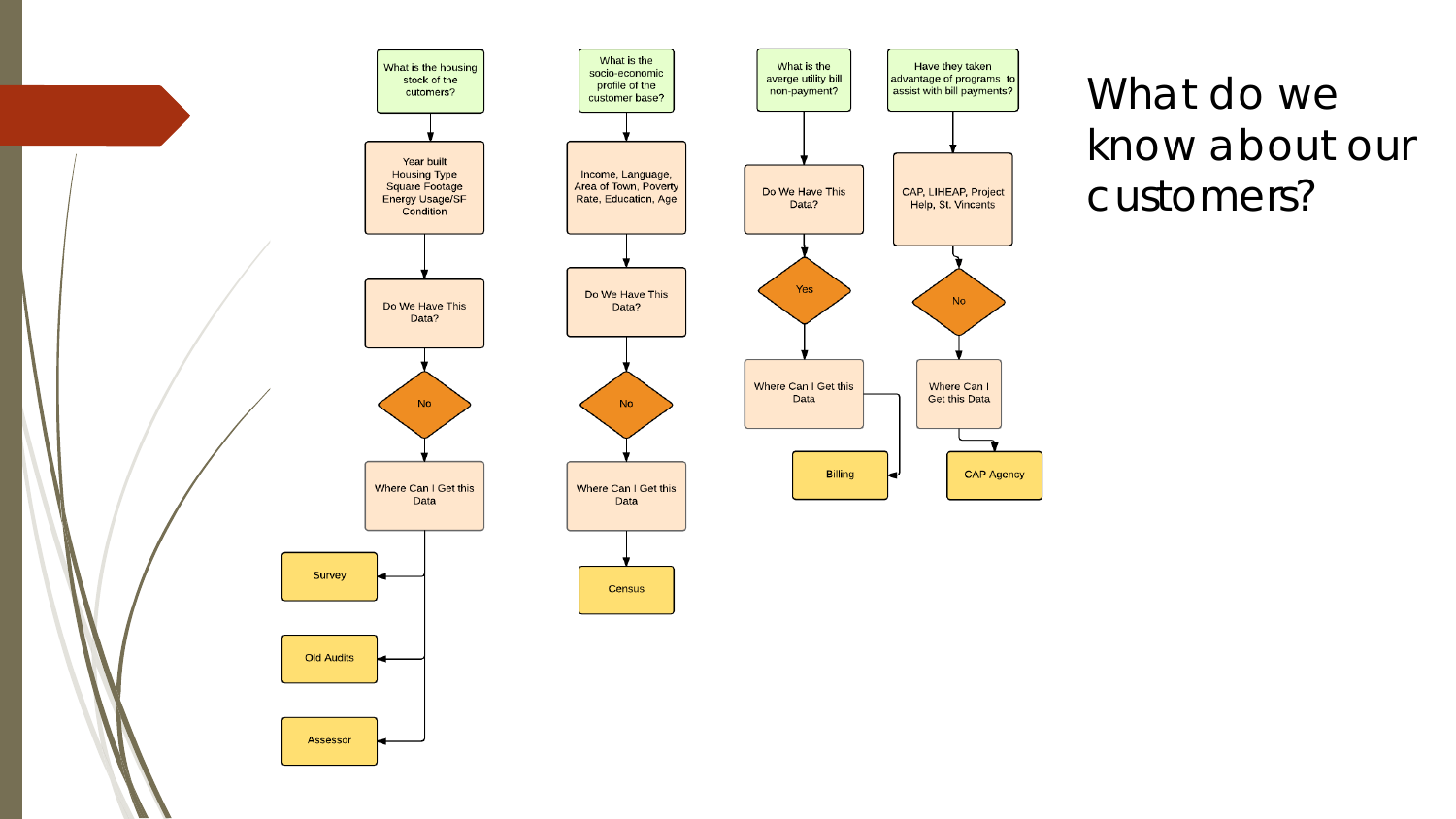# Data Requirements

- Based on the process maps of our initial question, we can start outlining data requirements
	- Non Utility Data
	- **Utility Data**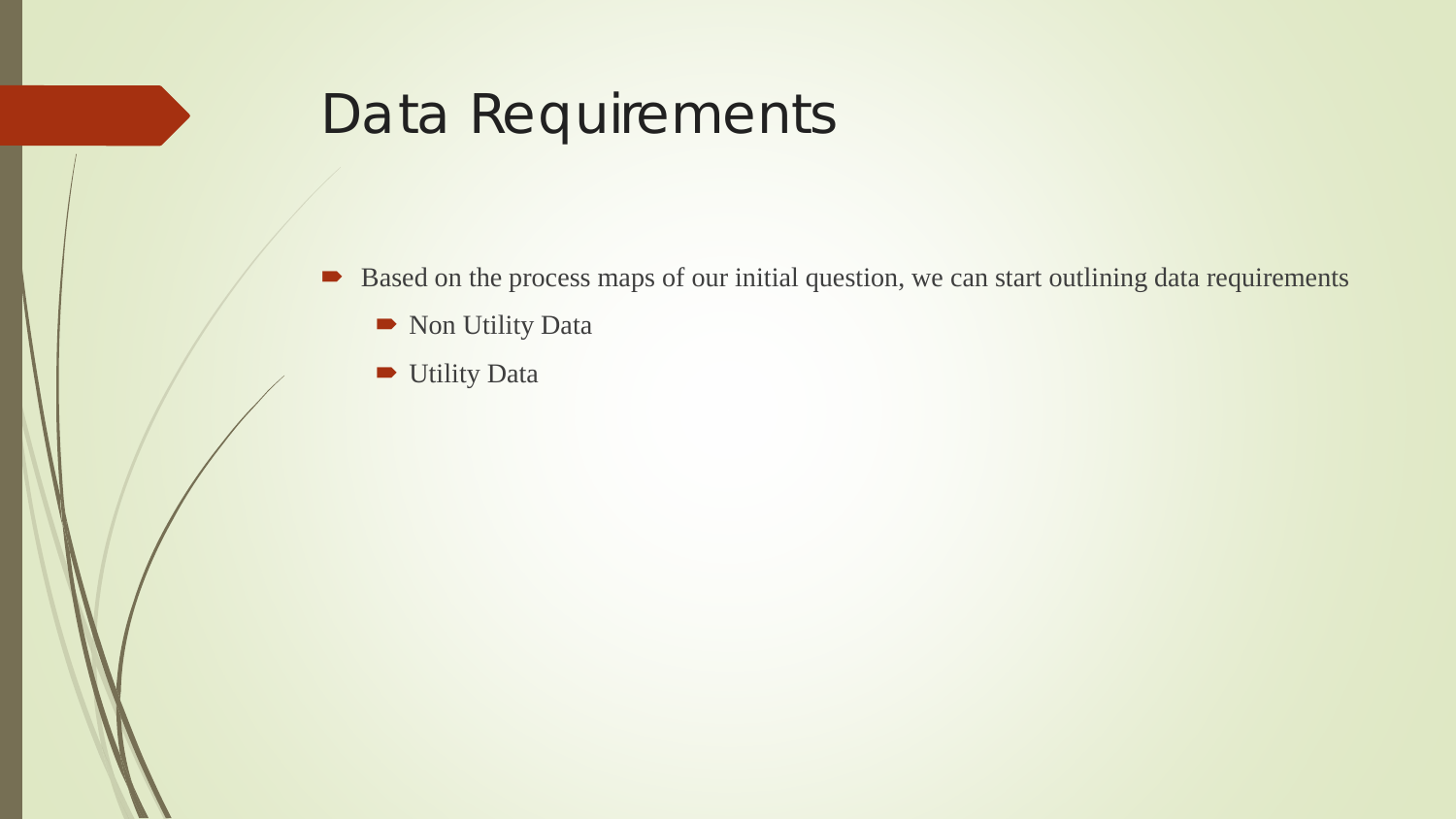# Acquiring Non-Utility Data



- Assessor Data
	- Fairly easy to acquire (\$0.00)
	- two week turn around
		- **Treats from Great Harvest make a huge difference!!**
	- Obtained household level data: year built, heating type, value of home, size of home, etc.
	- This data needs to be matched with utility information by county parcel number
- Census Data
	- $\blacktriangleright$  Very easy to acquire: (\$0.00)
	- $\blacktriangleright$  Have to obtain census block to zip+4 decoder ring from the USPS (\$125)
	- Information in income, poverty, food stamps, language, ethnicity, children, age, etc.
- Available data on Help, LIHEAP, or late payments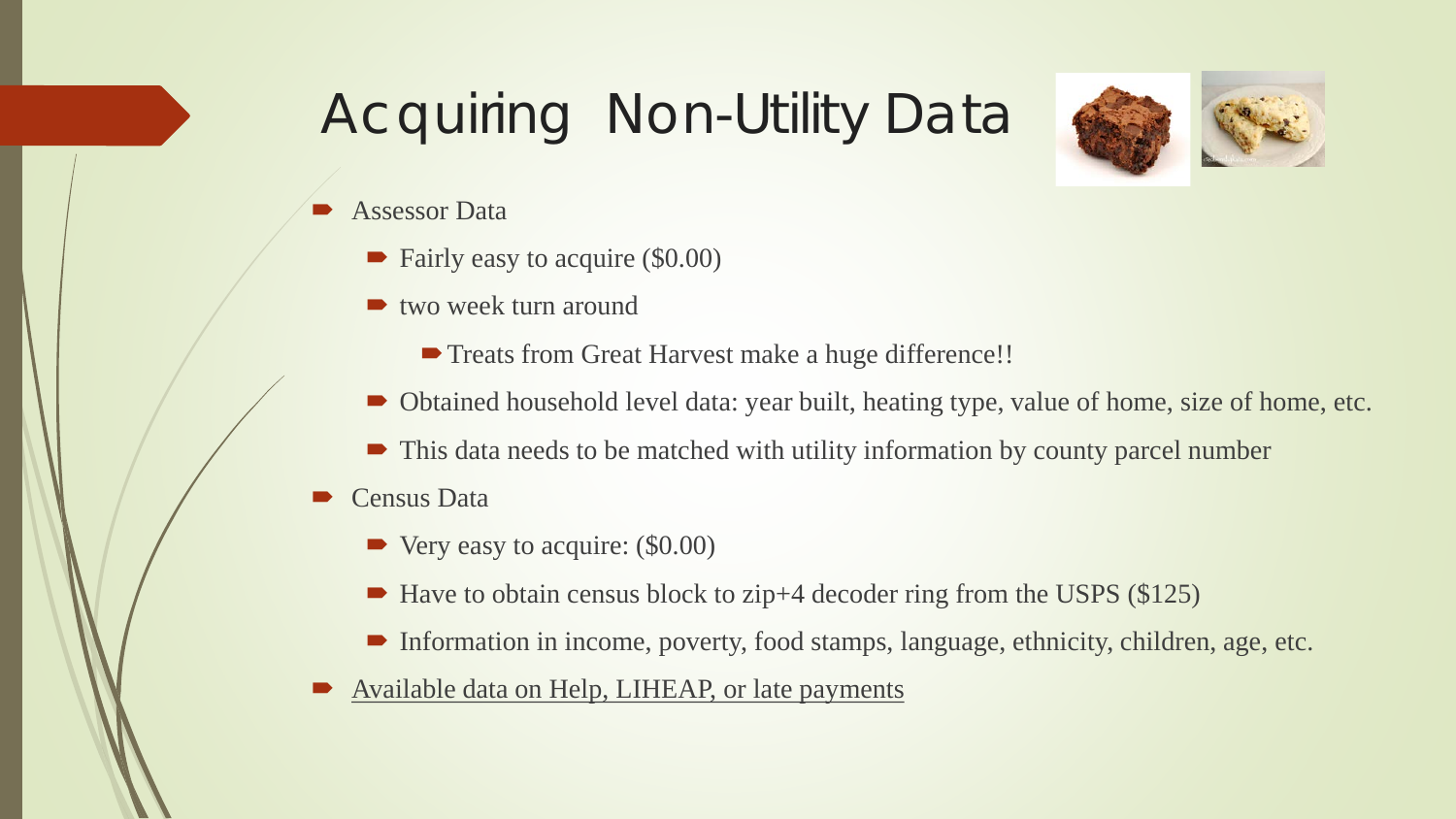# Utility Level Data

- Energy Usage
- Remote Disconnect Meter Status / Delinquency Information
- Meter Numbers
- **Addresses**
- Customer Name
- **Building Owner Name**
- Mailing address
- $\bullet$  \$0.00 to acquire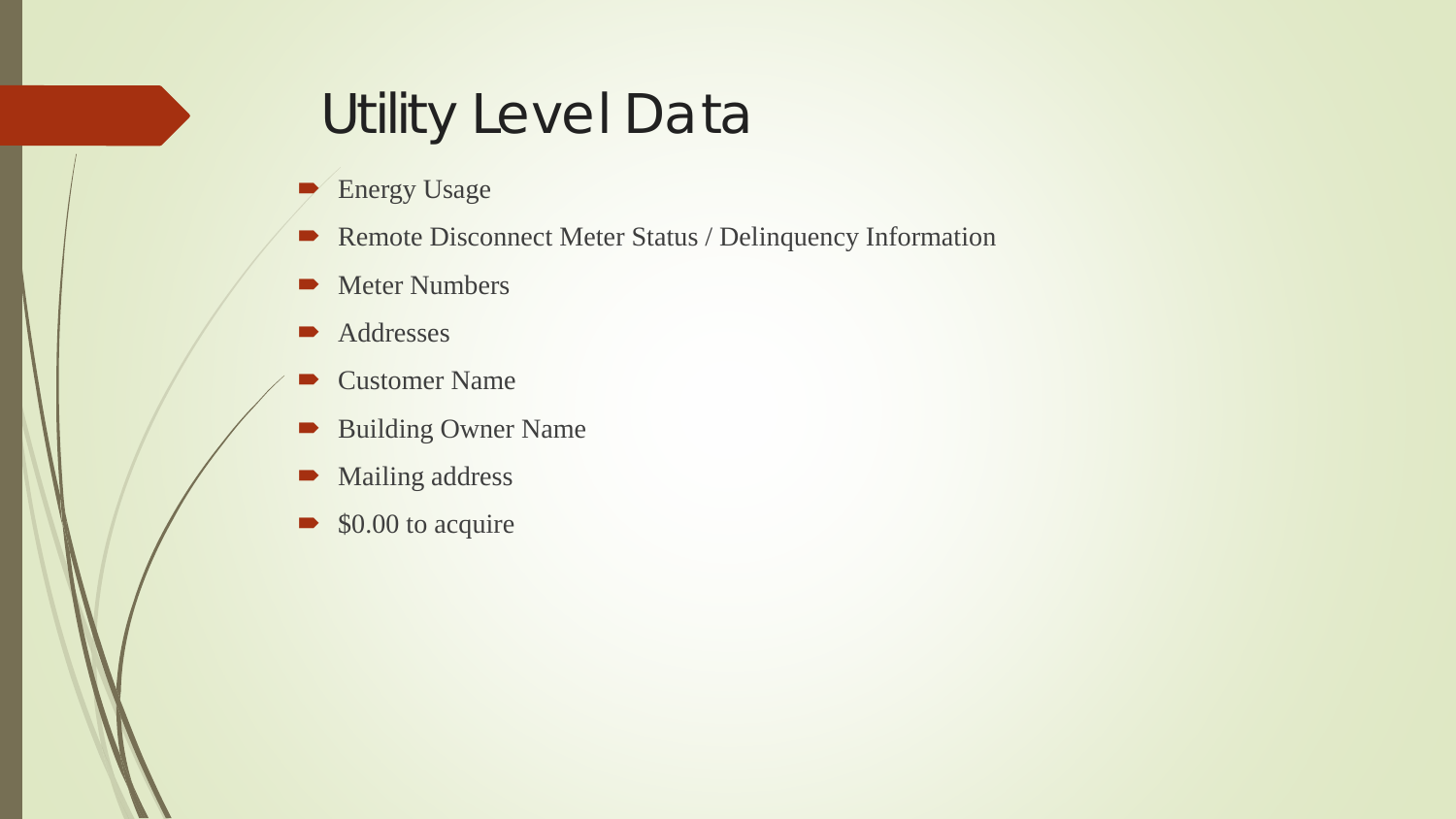# What Does the Data Tell Us About Customers?

- After obtaining data from various sources, I compiled the data and started to build a profile of customers of interest
	- Let's talk about some basic statistics about our customers who are having a difficult time paying their bills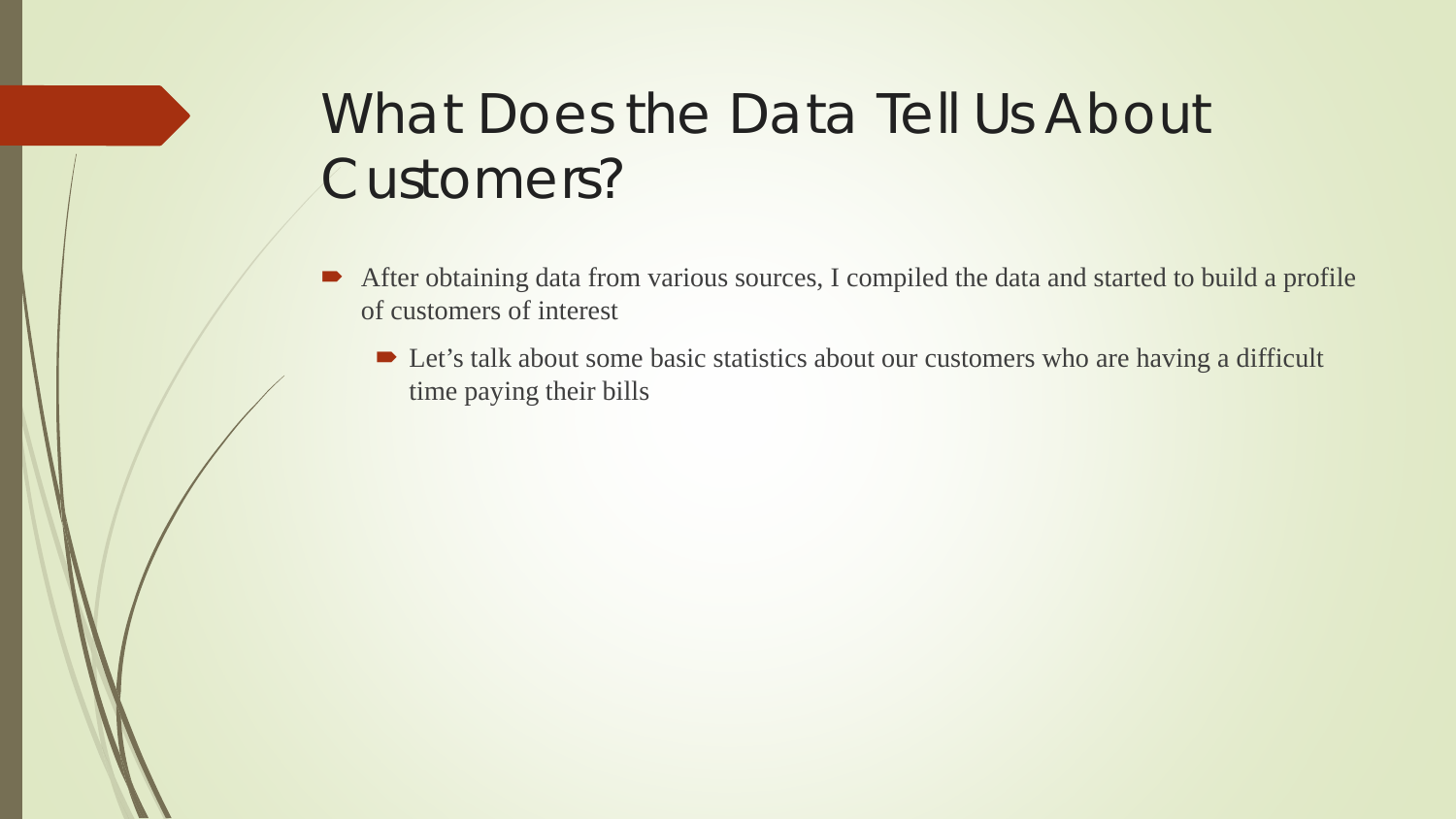# Statistics: Low Income Vs. High Income

|                                   | $LICB*$  | <b>HICB</b> |
|-----------------------------------|----------|-------------|
| Median Income                     | \$21,000 | \$97,917    |
| <b>Percent Below Poverty Line</b> | 43.62%   | 2.91%       |
| <b>Percent On Food Assistance</b> | 44.13%   | $0\%$       |
| <b>Percent Unemployed</b>         | 11.60%   | 2.49%       |
| <b>Percent Hispanic</b>           | 39.21%   | 4.63%       |
| % Owner Occupied                  | 31.3%    | 92.76%      |
| % Occupied by families            | 59.79    | 86.75%      |
| % Occupied by Elderly             | 16.97%   | 22.79%      |

\* This is not the lowest income census block, which has a median income of \$16,000 per year, this is the census block with a sufficient number of homes to make comparisons to a high income census block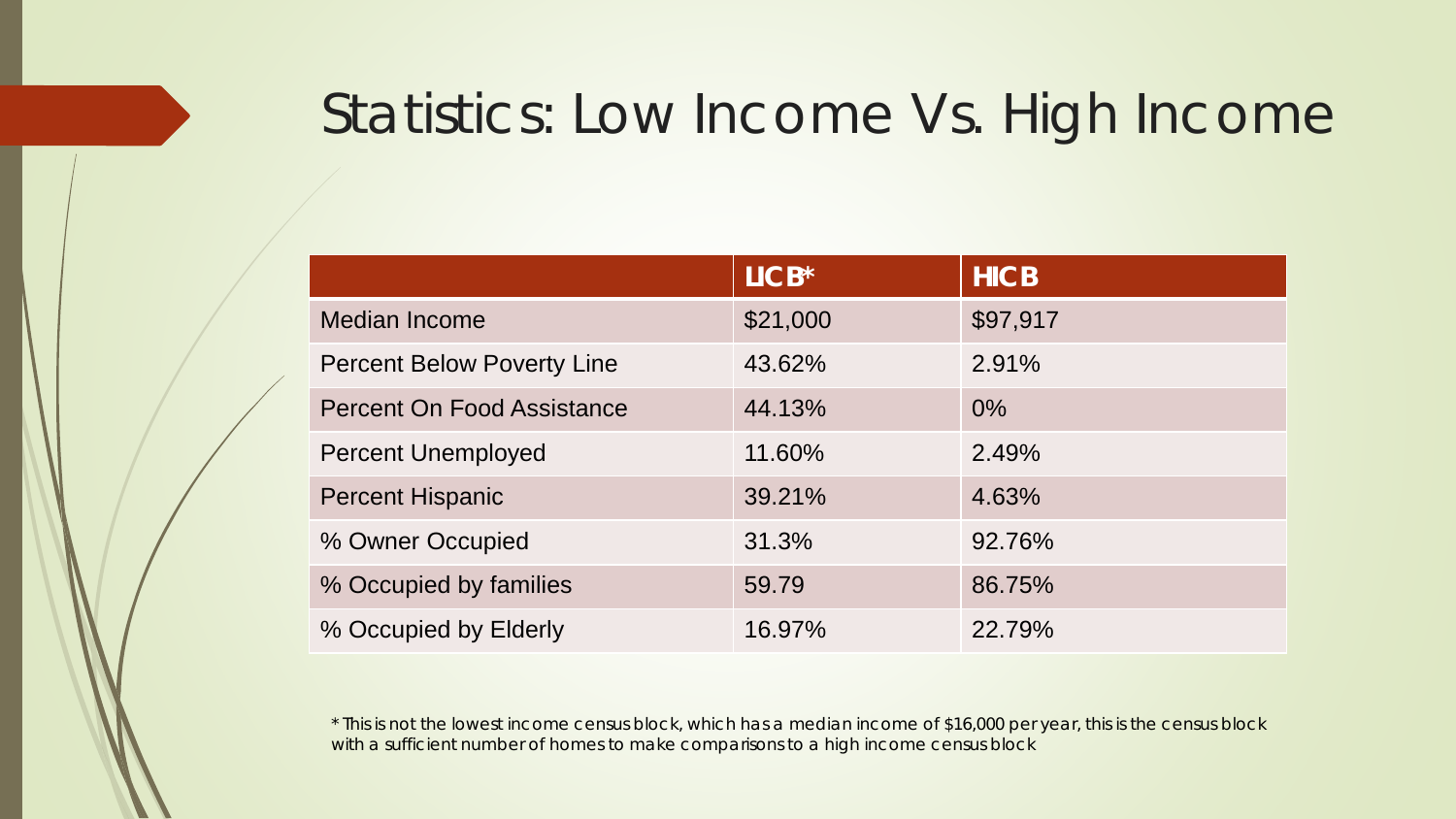# Space Heat Type: Low Income Vs. High Income

| <b>Space Heat Type</b> | <b>LICB</b> | <b>HICB</b> |
|------------------------|-------------|-------------|
| Electric baseboard     | 17.70%      | 0.85%       |
| Forced hot air-elec    | 7.18%       | 0.28%       |
| Forced hot air-gas     | 19.14%      | 93.75%      |
| Forced hot air-oil     | 0.48%       | 2.56%       |
| Radiant - ceiling      | 55.50%      | 0.28%       |
| <b>Wall units</b>      | 0.00%       | 0.28%       |
| Other                  | 0.00%       | 1.99%       |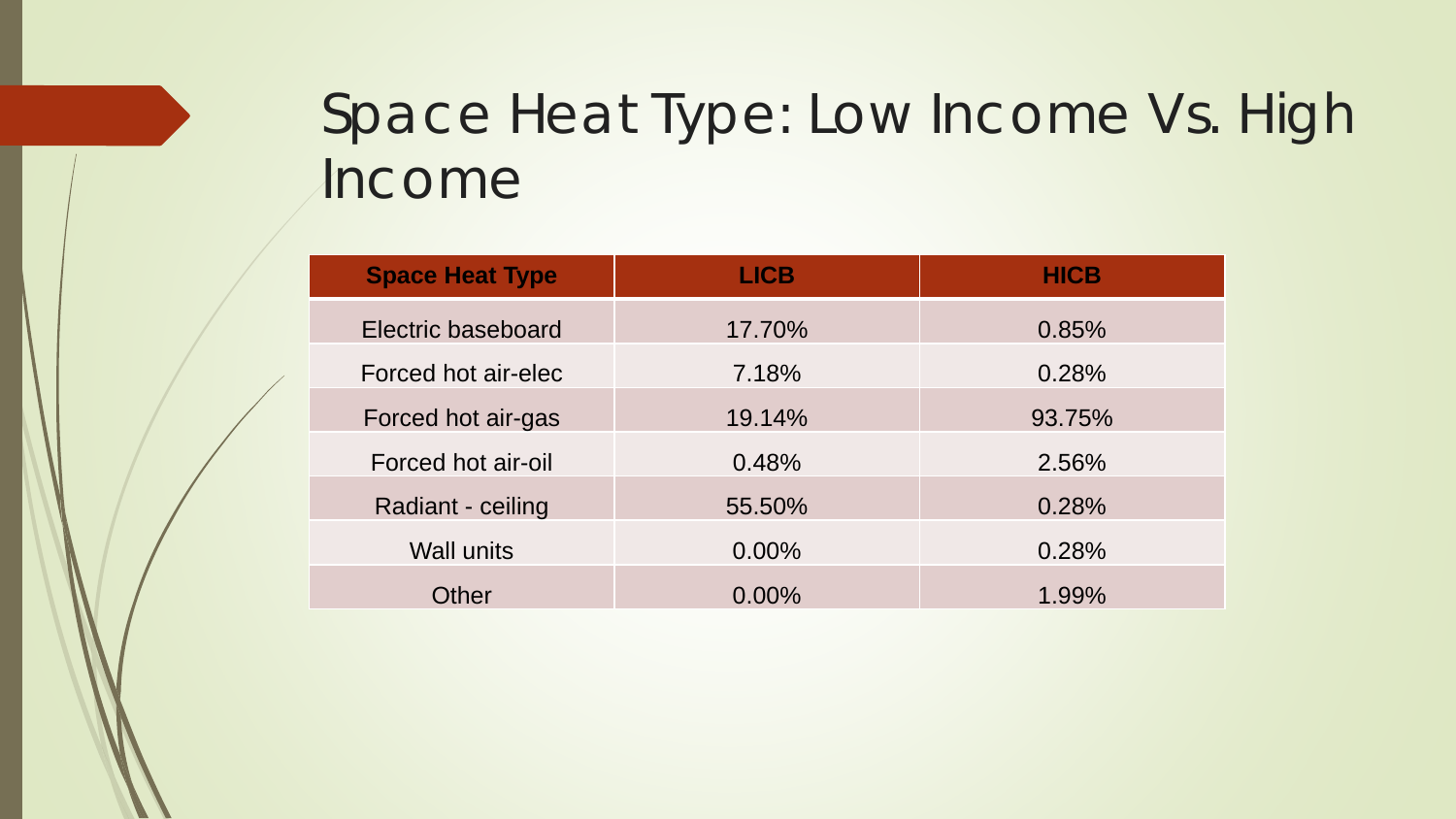# Low Income Census Block Stats Vs. Highest Income Census Block

| <b>Housing Type</b>  | % LICB   | Average<br><b>Electric Usage</b> | % HICB   | Average<br><b>Electric Usage</b> |
|----------------------|----------|----------------------------------|----------|----------------------------------|
| <b>Condo</b>         | 14.35%   | 10,720.96                        | 3.13%    | 6,448.72                         |
| <b>Duplex</b>        | 0.96%    |                                  | 0.00%    |                                  |
| <b>Mobile Home</b>   | 17.22%   | 9,300.25                         | $0.00\%$ |                                  |
| <b>Multifamily</b>   | 64.59%   | 9,101.38                         | 2.84%    | 4,942.69                         |
| <b>Single Family</b> | 1.91%    | 15,122.72                        | 93.47%   | 10,639.33                        |
| <b>Townhouse</b>     | $0.00\%$ |                                  | 0.00%    |                                  |
| <b>Triplex</b>       | 0.96%    | 1,633.47                         | 0.57%    |                                  |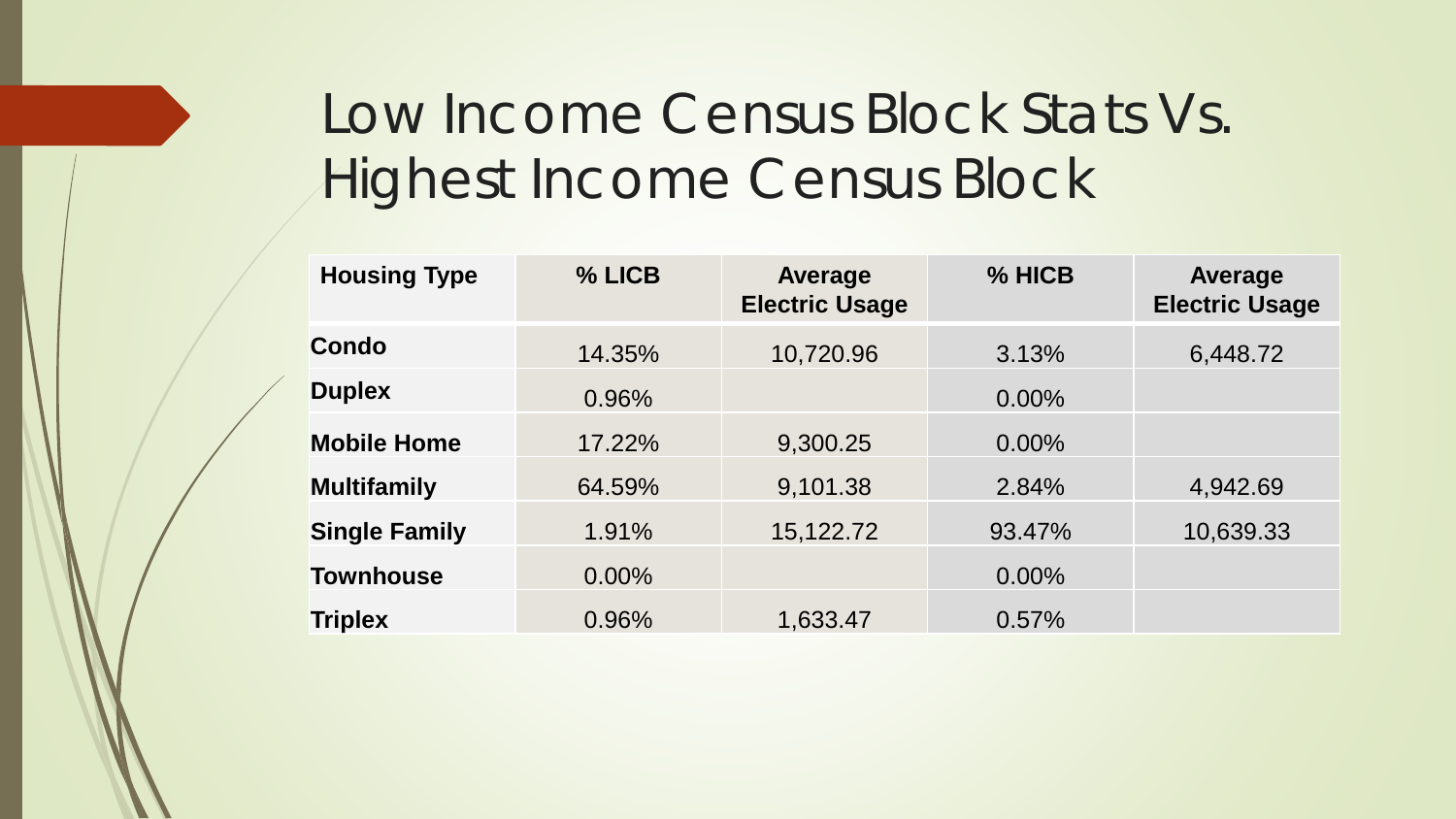# Basic Profile of Customers who have a hard time paying their bill

- Very low income
- Renters/multifamily
- Young families & single
- $\blacktriangleright$  Hispanic & Non-Hispanic
- Primary Electric Heat (Baseboard/Ceiling Cable)
- High energy usage/S.F.
- Older parts of the city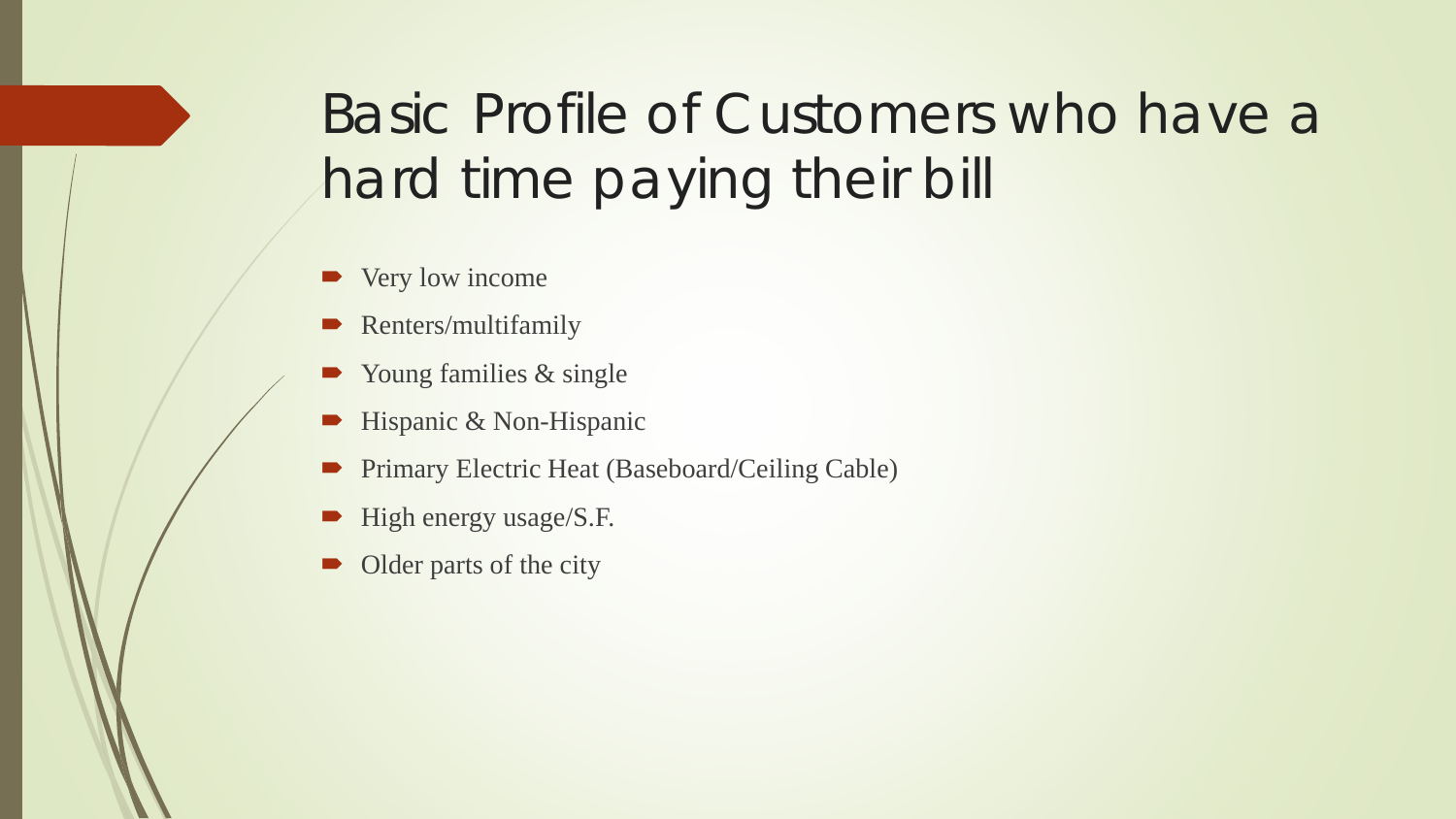#### Existing Low Income Programs in Idaho Falls

Now that we know who are customers are, what existing and new programs can we create to help them?

- > LIHEAP
- $\triangleright$  EICAP Weatherization
- Project Help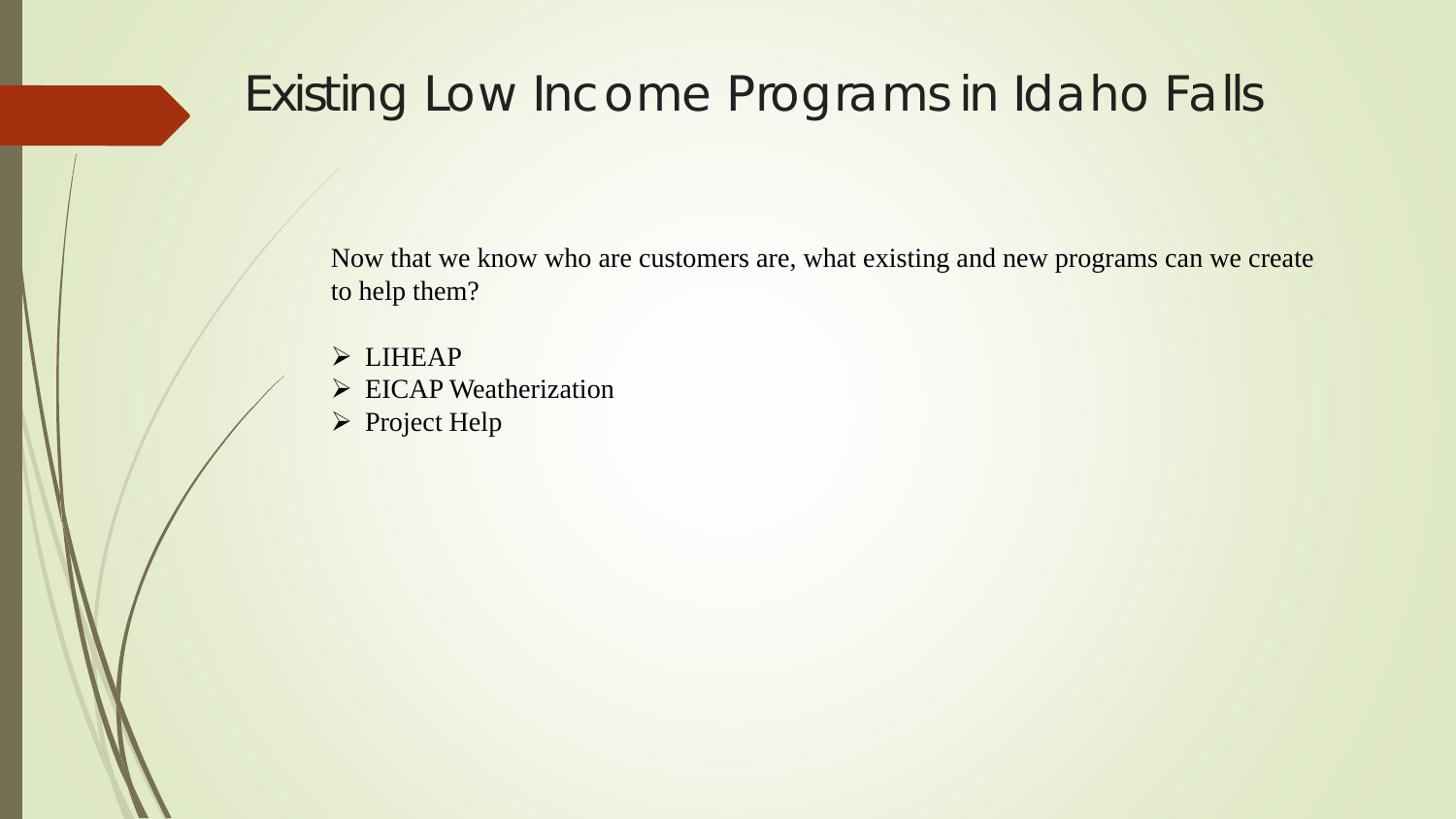# LIHEAP

Currently, we have a program through EICAP that helps customers pay their energy bills. The program provides a **one-time per winter** bill assistance to qualifying customers.

| <b>Family Size</b>     | <b>Monthly Income Limit</b> | 3-Month Income Limit EA |
|------------------------|-----------------------------|-------------------------|
|                        | \$1,471                     | \$4,413                 |
| 2                      | \$1,991                     | \$5,973                 |
| $\mathfrak{Z}$         | \$2,511                     | \$7,533                 |
| $\overline{4}$         | \$3,031                     | \$9,093                 |
| 5                      | \$3,551                     | \$10,653                |
| 6                      | \$4,071                     | \$12,213                |
|                        | \$4,591                     | \$13,773                |
| 8                      | \$5,111                     | \$15,333                |
| Each additional member | \$520                       | \$1,560                 |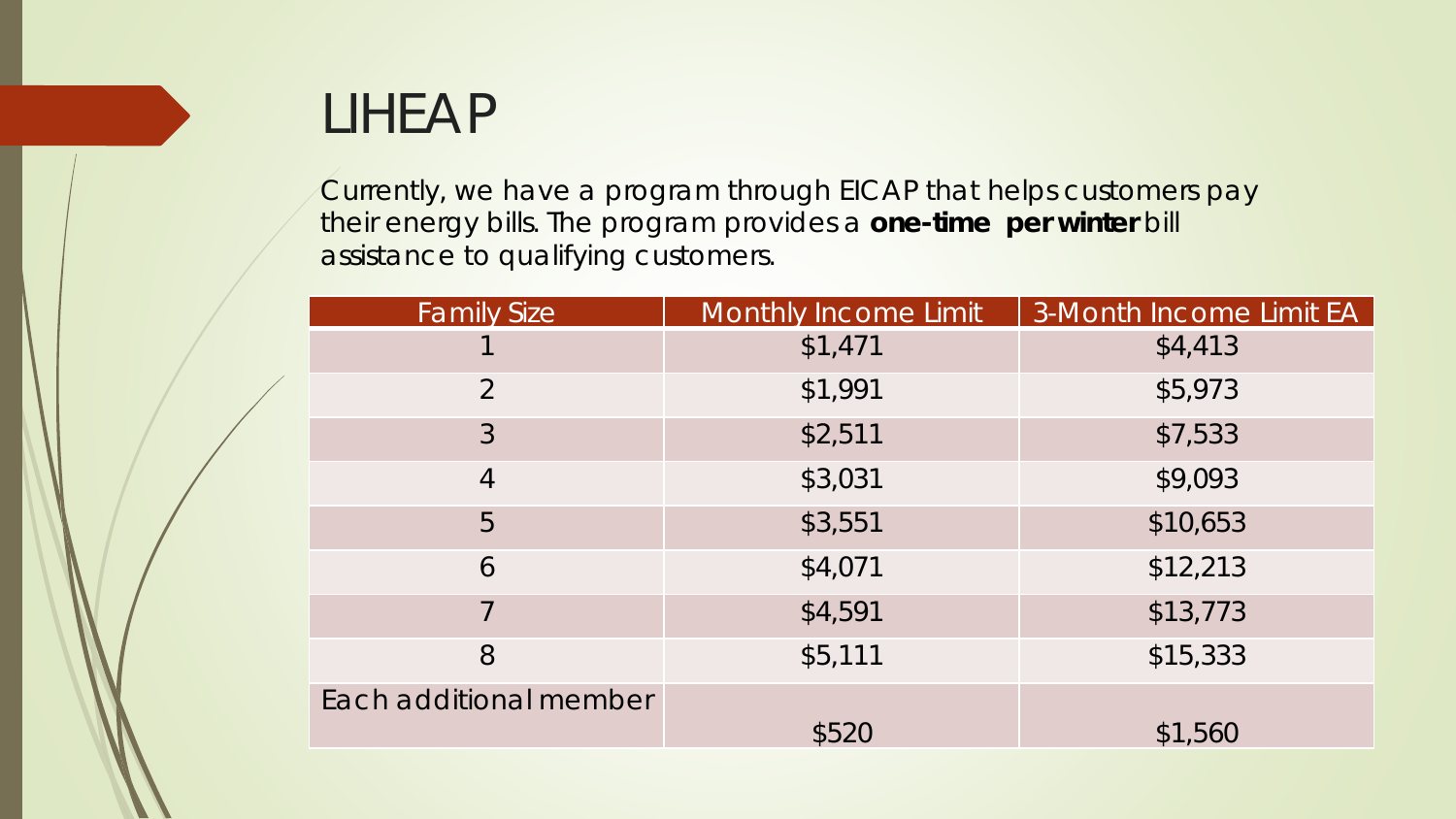# Qualifications for EICAP Weatherization

| <b>Family Size</b>           | Annual<br><b>Income Limit</b> | <b>Monthly</b><br><b>Income Limit</b> | 3-Month Income<br>Limit |
|------------------------------|-------------------------------|---------------------------------------|-------------------------|
|                              | \$23,540                      | \$1,961                               | \$5,885                 |
| $\overline{2}$               | \$31,860                      | \$2,655                               | \$7,965                 |
| $\mathfrak{Z}$               | \$40,180                      | \$3,348                               | \$10,045                |
| $\overline{4}$               | \$48,500                      | \$4,041                               | \$12,125                |
| 5                            | \$56,820                      | \$4,735                               | \$14,205                |
| 6                            | \$65,140                      | \$5,428                               | \$16,285                |
| $\overline{7}$               | \$73,460                      | \$6,121                               | \$18,365                |
| 8                            | \$81,780                      | \$6,815                               | \$20,445                |
| Each<br>Additional<br>Member | \$8,320                       | \$693                                 | \$2,080                 |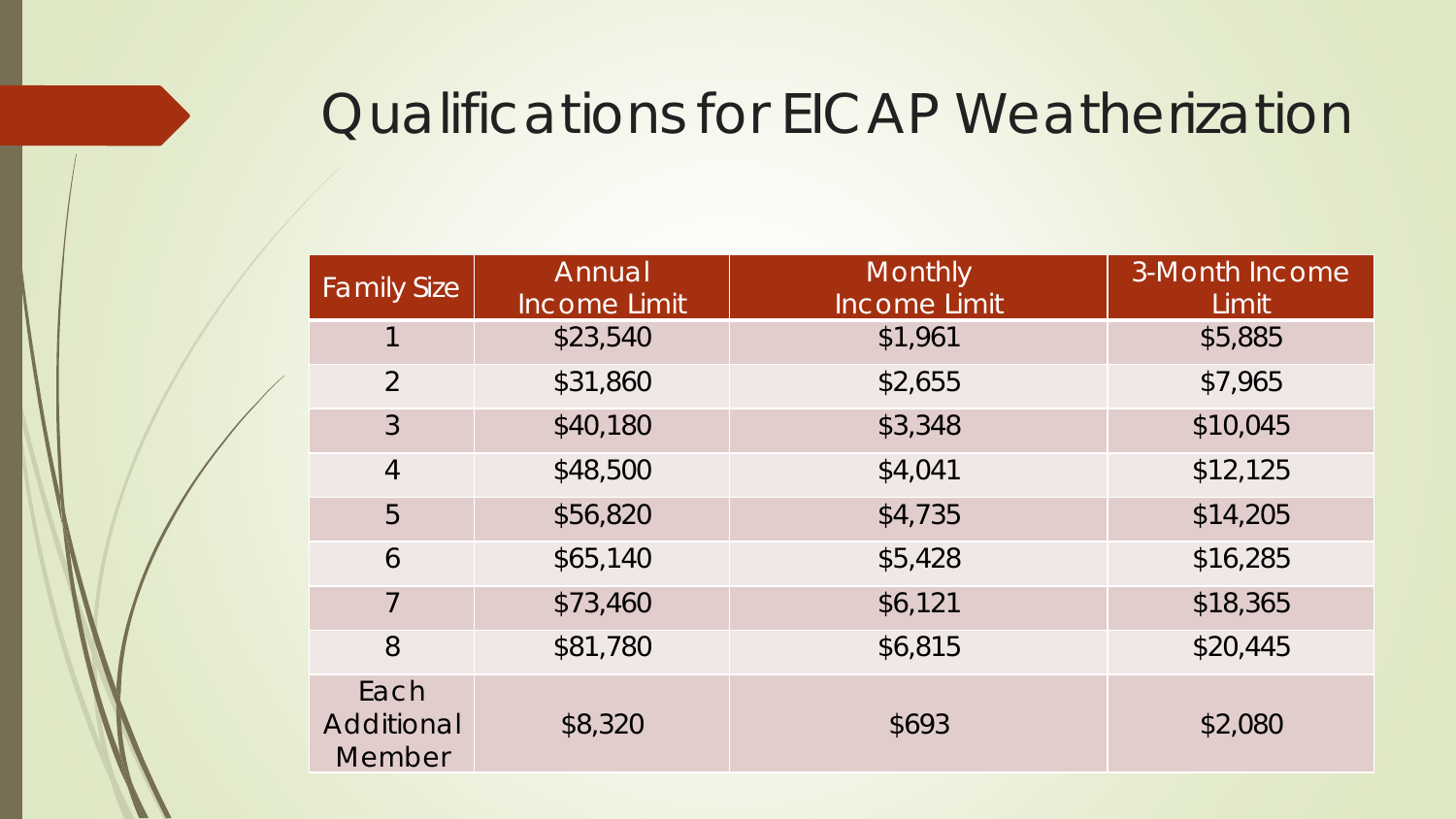# Outline of the Problem:

- We have a significant portion of our community who can't pay their energy bill, a large portion of whom:
	- $\blacksquare$  Live in Multifamily complexes
		- IFP current energy efficiency programs don't focus on multifamily
		- CAP Agency/BPA weatherization funding is difficult for multifamily
			- 50% Documented Low-Income
		- Most of our multifamily are 4 unit buildings; and those are considered single family for BPA programs. Why is this important?
	- Live in areas where there is a high proportion of Hispanic community members
	- Very few of the homes on Remote Disconnect have taken advantage of LIHEAP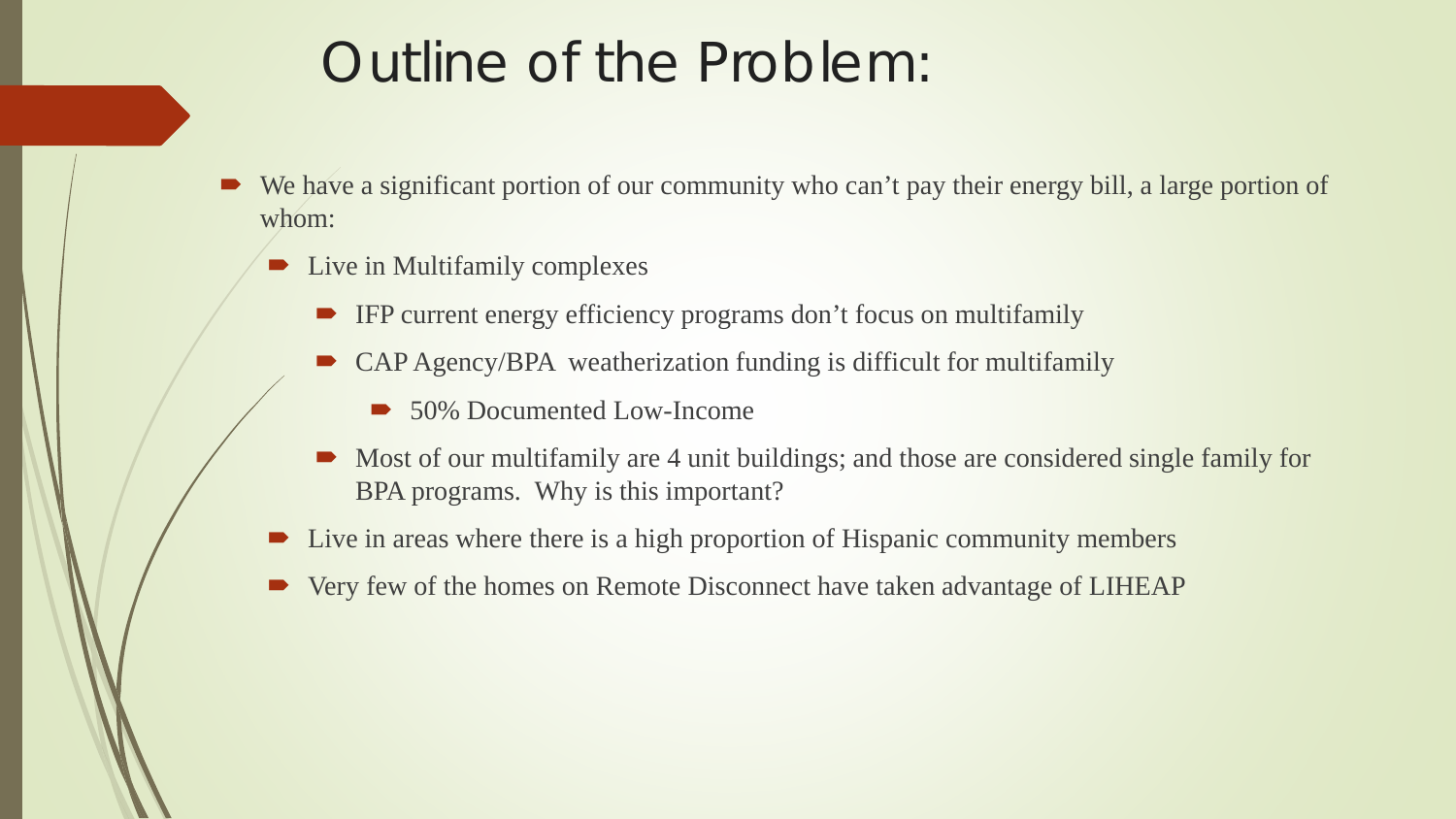# Payment Assistance :

**D** LIHEAP:

Why have only 13% of people with chronic late payments taken advantage of LIHEAP? How can we fix this?

 $\blacktriangleright$ /HELP:

Why have people not taken advantage of this program?

How can we fix this?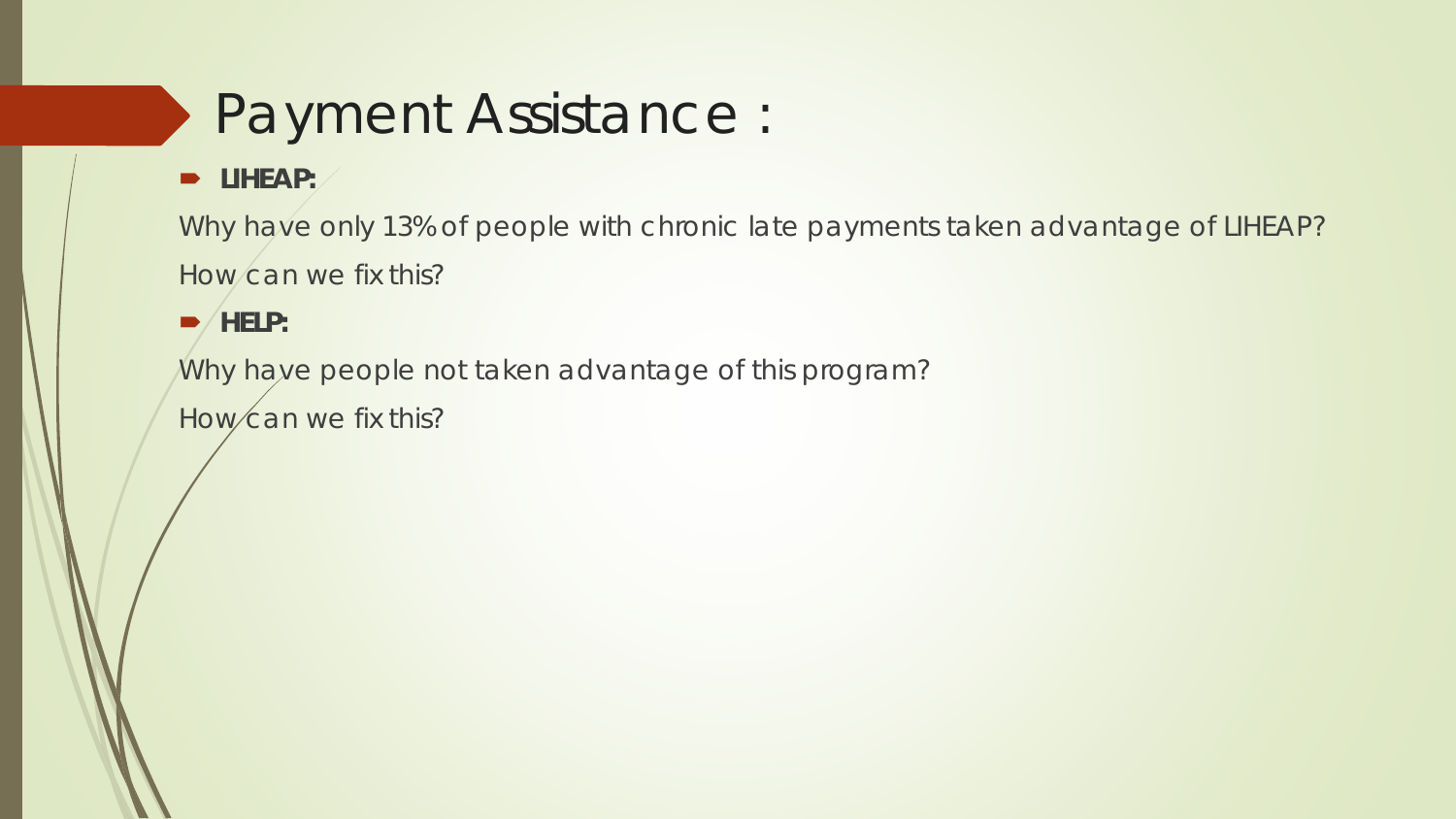# Weatherization Program:

- Why can't we simply help people take advantage of low-income weatherization :
	- $\blacktriangleright$  This requires a 50% of multifamily tenants to document income
	- Documentation may be a problem in some areas
	- Rates are really low, so energy savings may not be high enough to jump through paperwork
- Ideas to create a low-income weatherization program what works:
	- Eliminate Social Security Numbers as a standard on documentation (current, not required by BPA but required by CAP agency )
	- Eliminate the need for individual tenant documentation (use Census Block or Rental Agreements)
	- Make this really easy for landlords, property management firms, and the utility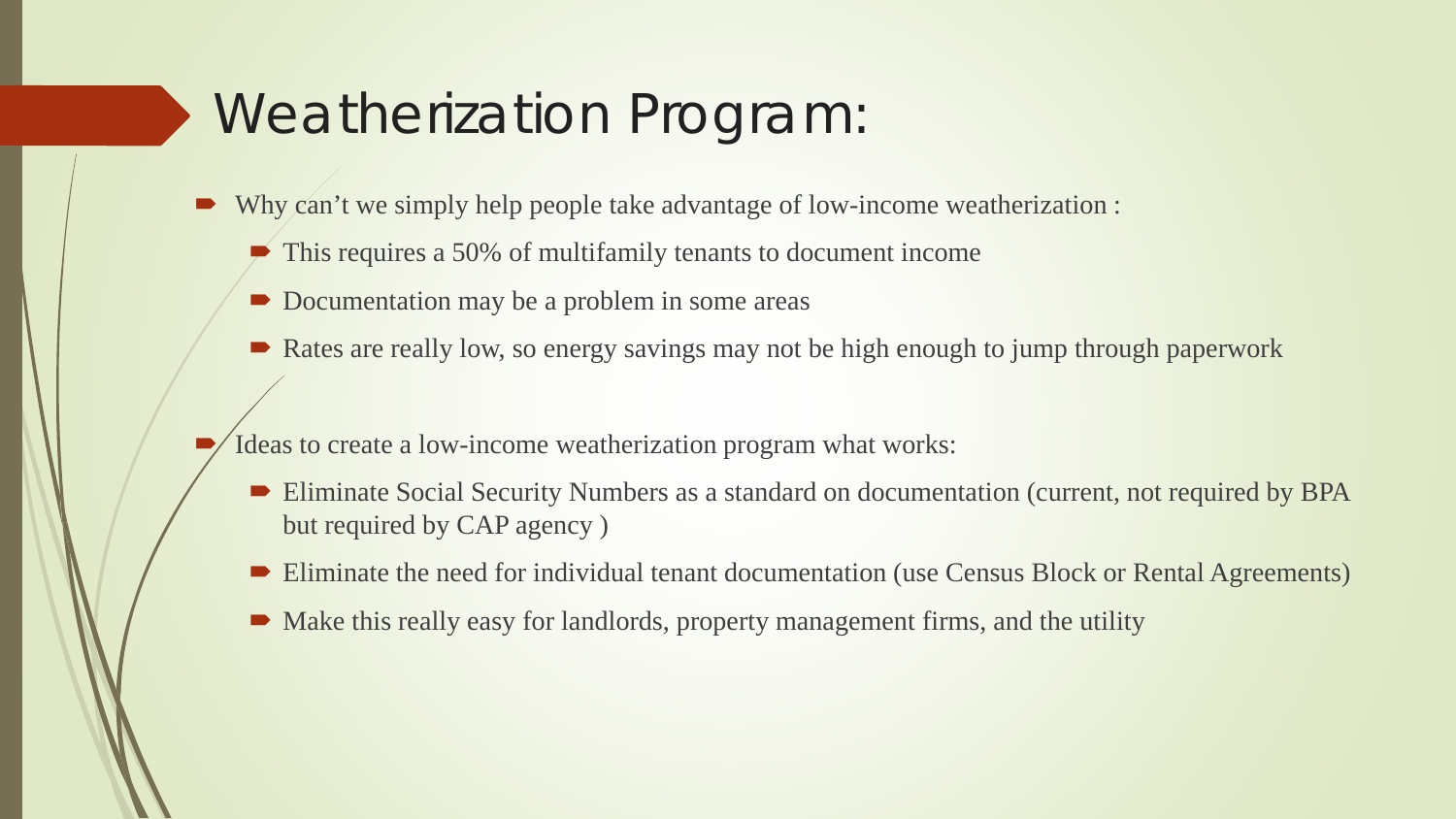# Program Planning on a Regional Level

- Is our planning process 'creating' hard to reach markets?
- How can we change our planning process, on local and regional levels, to better understand individual markets?
- By planning in a way that strives to understand markets, building stocks, and individual utility needs, can we eliminate the 'hard' in 'hard to reach' and just create reachable markets?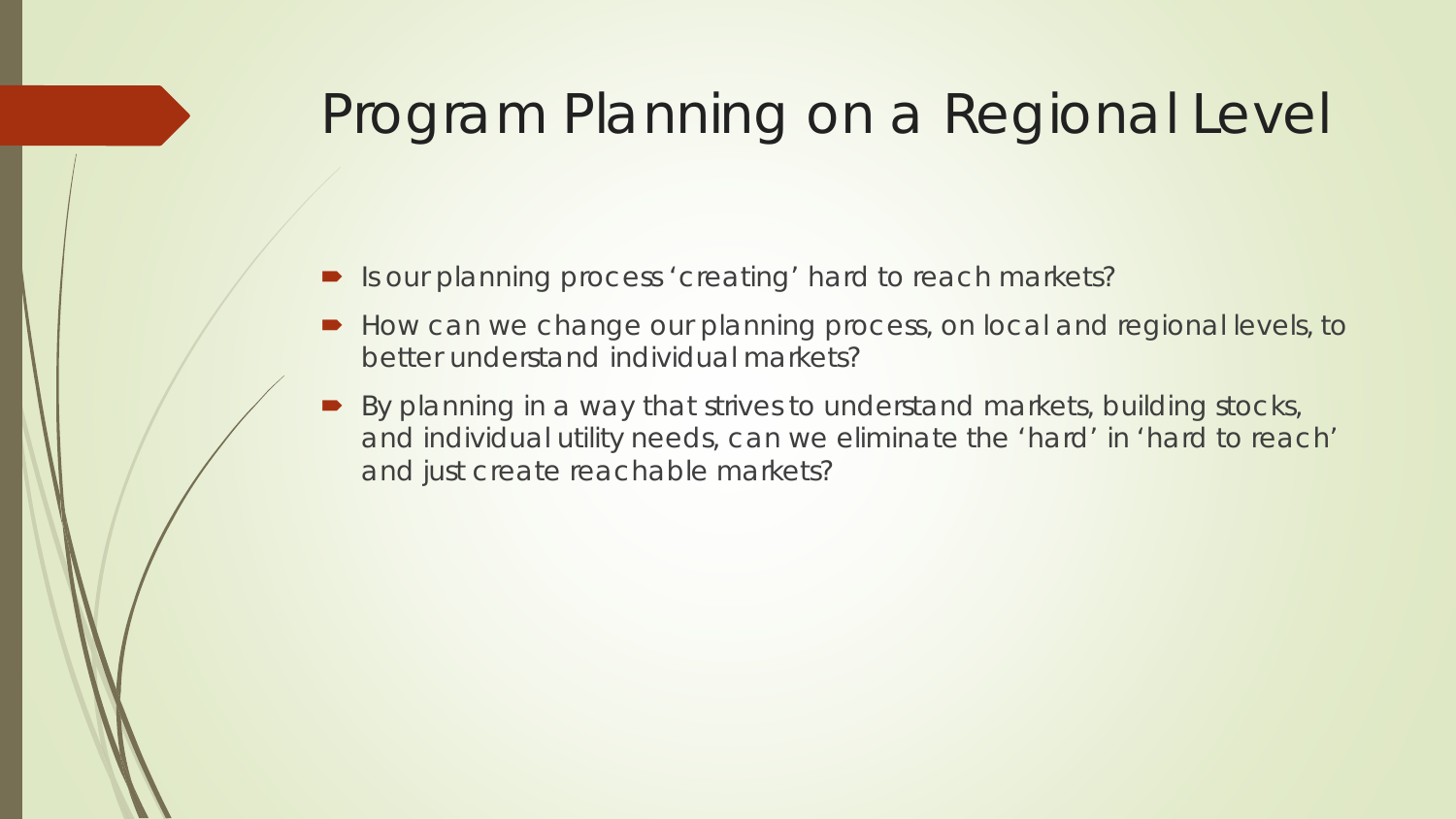# Regional Asks

- Create mechanisms that eliminate barriers that are creating hard to reach markets:
	- Utilize existing data for income verification: Census Block, Rental Agreements, Location
		- Make it easy for landlords, residents, and CAP agencies
		- Understand the link between income and building/census block/area of town
		- Allow low-income programs to have a lower cost-effectiveness threshold
- Assist utilities in understanding how to utilize existing data to better understand their customer base and program needs
- Understand local utility demographics, local needs, etc. when doing regional planning